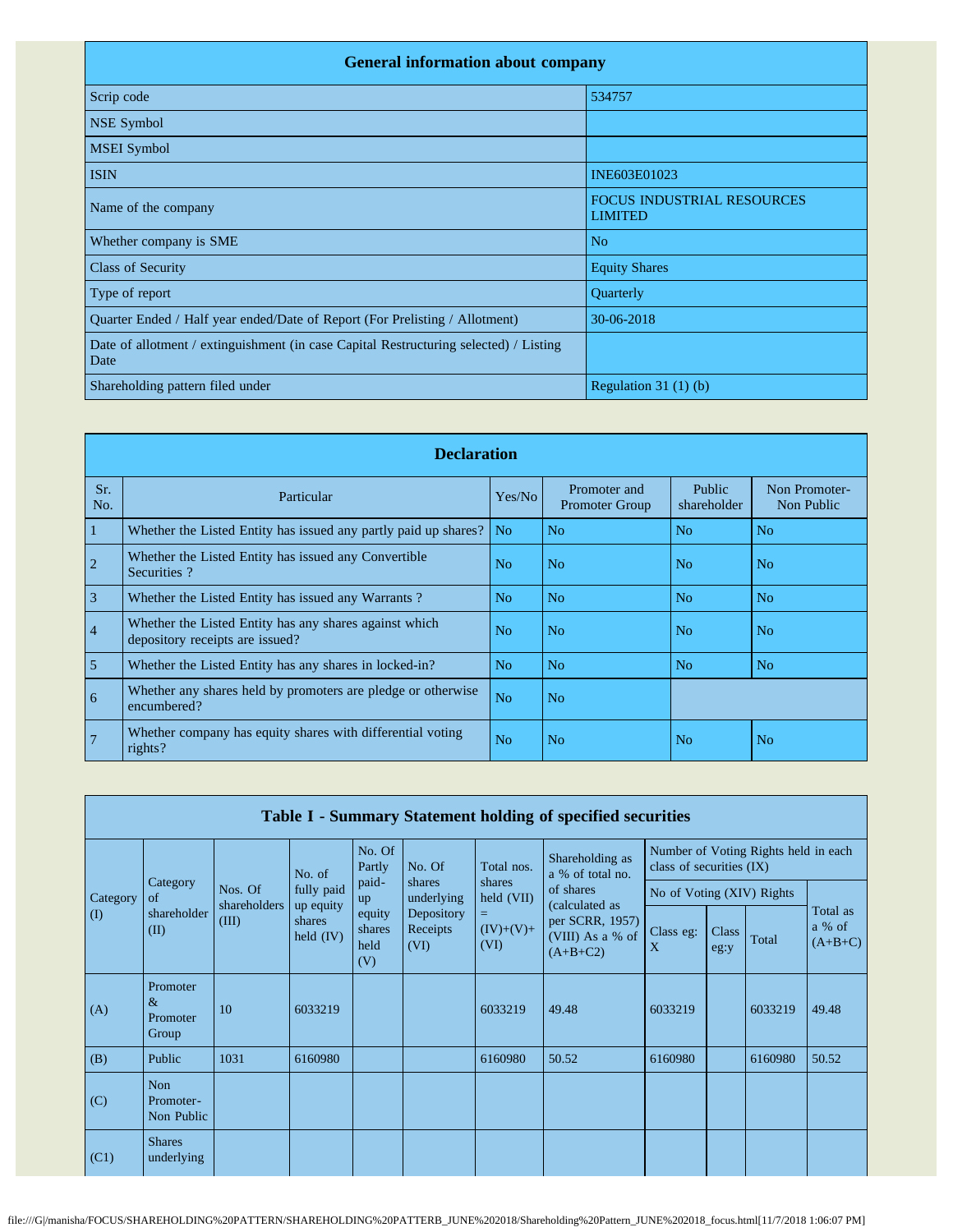|      | <b>DRs</b>                                            |      |          |  |          |     |          |              |  |
|------|-------------------------------------------------------|------|----------|--|----------|-----|----------|--------------|--|
| (C2) | <b>Shares</b><br>held by<br>Employee<br><b>Trusts</b> |      |          |  |          |     |          |              |  |
|      | Total                                                 | 1041 | 12194199 |  | 12194199 | 100 | 12194199 | 12194199 100 |  |

| Table I - Summary Statement holding of specified securities |                                                |                                                                                          |                                                                             |                                                                                                                 |                                                                                          |                                          |                                                         |                                                                               |                                                         |                                       |
|-------------------------------------------------------------|------------------------------------------------|------------------------------------------------------------------------------------------|-----------------------------------------------------------------------------|-----------------------------------------------------------------------------------------------------------------|------------------------------------------------------------------------------------------|------------------------------------------|---------------------------------------------------------|-------------------------------------------------------------------------------|---------------------------------------------------------|---------------------------------------|
| Category<br>$\rm(D)$                                        | Category<br>of<br>shareholder<br>(II)          | No. Of<br><b>Shares</b><br>Underlying<br>Outstanding<br>convertible<br>securities<br>(X) | No. of<br><b>Shares</b><br>Underlying<br>Outstanding<br>Warrants<br>$(X_i)$ | No. Of Shares<br>Underlying<br>Outstanding<br>convertible<br>securities and<br>No. Of<br>Warrants $(Xi)$<br>(a) | Shareholding, as a %<br>assuming full<br>conversion of<br>convertible securities (       | Number of<br>Locked in<br>shares $(XII)$ |                                                         | Number of<br><b>Shares</b><br>pledged or<br>otherwise<br>encumbered<br>(XIII) |                                                         | Number of<br>equity shares<br>held in |
|                                                             |                                                |                                                                                          |                                                                             |                                                                                                                 | as a percentage of<br>diluted share capital)<br>$(XI)=(VII)+(X)$ As a<br>% of $(A+B+C2)$ | No.<br>(a)                               | As a<br>$%$ of<br>total<br><b>Shares</b><br>held<br>(b) | No.<br>(a)                                                                    | As a<br>$%$ of<br>total<br><b>Shares</b><br>held<br>(b) | dematerialized<br>form $(XIV)$        |
| (A)                                                         | Promoter<br>$\&$<br>Promoter<br>Group          |                                                                                          |                                                                             |                                                                                                                 | 49.48                                                                                    |                                          |                                                         |                                                                               |                                                         | 6033219                               |
| (B)                                                         | Public                                         |                                                                                          |                                                                             |                                                                                                                 | 50.52                                                                                    |                                          |                                                         |                                                                               |                                                         | 6160980                               |
| (C)                                                         | <b>Non</b><br>Promoter-<br>Non Public          |                                                                                          |                                                                             |                                                                                                                 |                                                                                          |                                          |                                                         |                                                                               |                                                         |                                       |
| (C1)                                                        | <b>Shares</b><br>underlying<br><b>DRs</b>      |                                                                                          |                                                                             |                                                                                                                 |                                                                                          |                                          |                                                         |                                                                               |                                                         |                                       |
| (C2)                                                        | Shares held<br>by<br>Employee<br><b>Trusts</b> |                                                                                          |                                                                             |                                                                                                                 |                                                                                          |                                          |                                                         |                                                                               |                                                         |                                       |
|                                                             | Total                                          |                                                                                          |                                                                             |                                                                                                                 | 100                                                                                      |                                          |                                                         |                                                                               |                                                         | 12194199                              |

| Table II - Statement showing shareholding pattern of the Promoter and Promoter Group |                                                                                      |                                  |                                                            |                                                                       |                                              |                                   |                                                                                                             |                                                                  |               |         |                                                     |
|--------------------------------------------------------------------------------------|--------------------------------------------------------------------------------------|----------------------------------|------------------------------------------------------------|-----------------------------------------------------------------------|----------------------------------------------|-----------------------------------|-------------------------------------------------------------------------------------------------------------|------------------------------------------------------------------|---------------|---------|-----------------------------------------------------|
|                                                                                      |                                                                                      | Nos. Of<br>shareholders<br>(III) | No. of<br>fully paid<br>up equity<br>shares<br>held $(IV)$ | No.<br>Of<br>Partly<br>paid-<br>up<br>equity<br>shares<br>held<br>(V) |                                              |                                   | Shareholding<br>as a % of                                                                                   | Number of Voting Rights held in<br>each class of securities (IX) |               |         |                                                     |
|                                                                                      | Category $\&$<br>Name of the<br>Shareholders (I)                                     |                                  |                                                            |                                                                       | No. Of<br>shares                             | Total nos.<br>shares              | total no. of<br>shares<br><i>(calculated)</i><br>as per<br>SCRR.<br>1957) (VIII)<br>As a % of<br>$(A+B+C2)$ | No of Voting (XIV) Rights                                        |               |         | Total                                               |
| Sr.                                                                                  |                                                                                      |                                  |                                                            |                                                                       | underlying<br>Depository<br>Receipts<br>(VI) | held (VII)<br>$(IV)+(V)+$<br>(VI) |                                                                                                             | Class eg:<br>$\mathbf{X}$                                        | Class<br>eg:y | Total   | as a $%$<br>$\sigma$ f<br>Total<br>Voting<br>rights |
| $\overline{A}$                                                                       | Table II - Statement showing shareholding pattern of the Promoter and Promoter Group |                                  |                                                            |                                                                       |                                              |                                   |                                                                                                             |                                                                  |               |         |                                                     |
| (1)                                                                                  | Indian                                                                               |                                  |                                                            |                                                                       |                                              |                                   |                                                                                                             |                                                                  |               |         |                                                     |
| (a)                                                                                  | Individuals/Hindu<br>undivided Family                                                | 10                               | 6033219                                                    |                                                                       |                                              | 6033219                           | 49.48                                                                                                       | 6033219                                                          |               | 6033219 | 49.48                                               |
| Sub-Total $(A)(1)$                                                                   |                                                                                      | 10                               | 6033219                                                    |                                                                       |                                              | 6033219                           | 49.48                                                                                                       | 6033219                                                          |               | 6033219 | 49.48                                               |
| (2)                                                                                  | Foreign                                                                              |                                  |                                                            |                                                                       |                                              |                                   |                                                                                                             |                                                                  |               |         |                                                     |
| Total Shareholding of<br>Promoter and Promoter                                       |                                                                                      | 10                               | 6033219                                                    |                                                                       |                                              | 6033219                           | 49.48                                                                                                       | 6033219                                                          |               | 6033219 | 49.48                                               |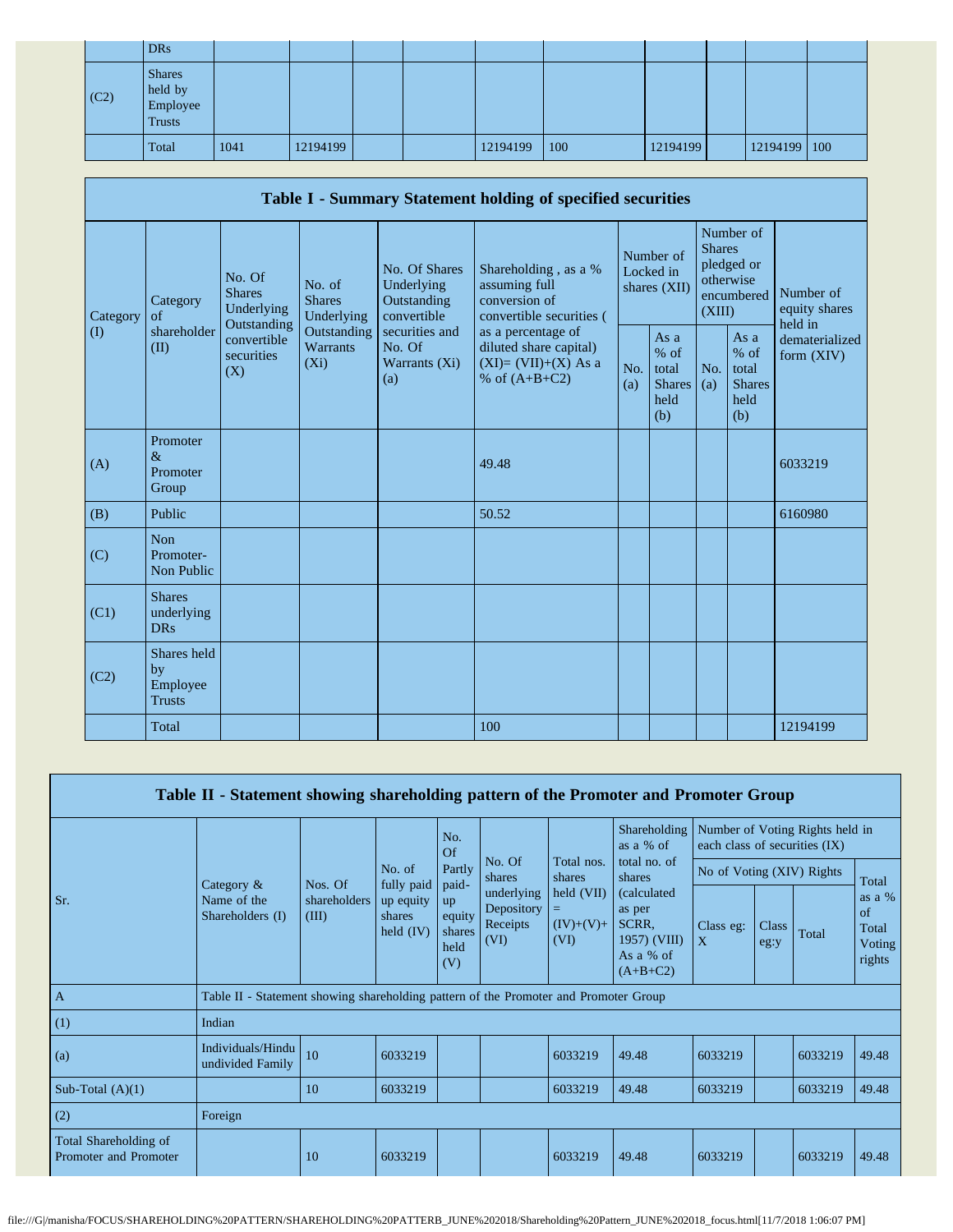| Group $(A)=(A)(1)+(A)(2)$                                         |                                                                                                                     |      |          |  |  |          |       |          |  |          |       |
|-------------------------------------------------------------------|---------------------------------------------------------------------------------------------------------------------|------|----------|--|--|----------|-------|----------|--|----------|-------|
| $\, {\bf B}$                                                      | Table III - Statement showing shareholding pattern of the Public shareholder                                        |      |          |  |  |          |       |          |  |          |       |
| (1)                                                               | Institutions                                                                                                        |      |          |  |  |          |       |          |  |          |       |
| (3)                                                               | Non-institutions                                                                                                    |      |          |  |  |          |       |          |  |          |       |
| (a(i))                                                            | Individuals -<br>i.Individual<br>shareholders<br>holding nominal<br>share capital up<br>to Rs. 2 lakhs.             | 864  | 1634629  |  |  | 1634629  | 13.4  | 1634629  |  | 1634629  | 13.4  |
| (a(ii))                                                           | Individuals - ii.<br>Individual<br>shareholders<br>holding nominal<br>share capital in<br>excess of Rs. 2<br>lakhs. | 51   | 3140675  |  |  | 3140675  | 25.76 | 3140675  |  | 3140675  | 25.76 |
| (e)                                                               | Any Other<br>(specify)                                                                                              | 116  | 1385676  |  |  | 1385676  | 11.36 | 1385676  |  | 1385676  | 11.36 |
| Sub-Total $(B)(3)$                                                |                                                                                                                     | 1031 | 6160980  |  |  | 6160980  | 50.52 | 6160980  |  | 6160980  | 50.52 |
| <b>Total Public</b><br>Shareholding<br>$(B)=(B)(1)+(B)(2)+(B)(3)$ |                                                                                                                     | 1031 | 6160980  |  |  | 6160980  | 50.52 | 6160980  |  | 6160980  | 50.52 |
| $\overline{C}$                                                    | Table IV - Statement showing shareholding pattern of the Non Promoter- Non Public shareholder                       |      |          |  |  |          |       |          |  |          |       |
| Total ( $A+B+C2$ )                                                |                                                                                                                     | 1041 | 12194199 |  |  | 12194199 | 100   | 12194199 |  | 12194199 | 100   |
| Total $(A+B+C)$                                                   |                                                                                                                     | 1041 | 12194199 |  |  | 12194199 | 100   | 12194199 |  | 12194199 | 100   |

| Table II - Statement showing shareholding pattern of the Promoter and Promoter Group |                                                      |                                       |                                                           |                                                                                           |                                        |                                                         |                                                                               |                                                         |                                       |
|--------------------------------------------------------------------------------------|------------------------------------------------------|---------------------------------------|-----------------------------------------------------------|-------------------------------------------------------------------------------------------|----------------------------------------|---------------------------------------------------------|-------------------------------------------------------------------------------|---------------------------------------------------------|---------------------------------------|
| Sr.                                                                                  | No. Of<br><b>Shares</b><br>Underlying<br>Outstanding | No. of<br><b>Shares</b><br>Underlying | No. Of Shares<br>Underlying<br>Outstanding<br>convertible | Shareholding, as a<br>% assuming full<br>conversion of<br>convertible securities          | Number of<br>Locked in<br>shares (XII) |                                                         | Number of<br><b>Shares</b><br>pledged or<br>otherwise<br>encumbered<br>(XIII) |                                                         | Number of<br>equity shares<br>held in |
|                                                                                      | convertible<br>securities<br>(X)                     | Outstanding<br>Warrants<br>$(X_i)$    | securities and<br>No. Of<br>Warrants (Xi)<br>(a)          | (as a percentage of<br>diluted share capital)<br>$(XI)=(VII)+(X) As$<br>a % of $(A+B+C2)$ | No.<br>(a)                             | As a<br>$%$ of<br>total<br><b>Shares</b><br>held<br>(b) | No.<br>(a)                                                                    | As a<br>$%$ of<br>total<br><b>Shares</b><br>held<br>(b) | dematerialized<br>form $(XIV)$        |
| $\mathbf{A}$                                                                         |                                                      |                                       |                                                           | Table II - Statement showing shareholding pattern of the Promoter and Promoter Group      |                                        |                                                         |                                                                               |                                                         |                                       |
| (1)                                                                                  | Indian                                               |                                       |                                                           |                                                                                           |                                        |                                                         |                                                                               |                                                         |                                       |
| (a)                                                                                  |                                                      |                                       |                                                           | 49.48                                                                                     |                                        |                                                         |                                                                               |                                                         | 6033219                               |
| Sub-Total $(A)(1)$                                                                   |                                                      |                                       |                                                           | 49.48                                                                                     |                                        |                                                         |                                                                               |                                                         | 6033219                               |
| (2)                                                                                  | Foreign                                              |                                       |                                                           |                                                                                           |                                        |                                                         |                                                                               |                                                         |                                       |
| Total Shareholding of<br>Promoter and Promoter<br>Group $(A)=(A)(1)+(A)(2)$          |                                                      |                                       |                                                           | 49.48                                                                                     |                                        |                                                         |                                                                               |                                                         | 6033219                               |
| $\, {\bf B}$                                                                         |                                                      |                                       |                                                           | Table III - Statement showing shareholding pattern of the Public shareholder              |                                        |                                                         |                                                                               |                                                         |                                       |
| (1)                                                                                  | <b>Institutions</b>                                  |                                       |                                                           |                                                                                           |                                        |                                                         |                                                                               |                                                         |                                       |
| (3)                                                                                  | Non-institutions                                     |                                       |                                                           |                                                                                           |                                        |                                                         |                                                                               |                                                         |                                       |
| (a(i))                                                                               |                                                      |                                       |                                                           | 13.4                                                                                      |                                        |                                                         |                                                                               |                                                         | 1634629                               |
| (a(ii))                                                                              |                                                      |                                       |                                                           | 25.76                                                                                     |                                        |                                                         |                                                                               |                                                         | 3140675                               |
|                                                                                      |                                                      |                                       |                                                           |                                                                                           |                                        |                                                         |                                                                               |                                                         |                                       |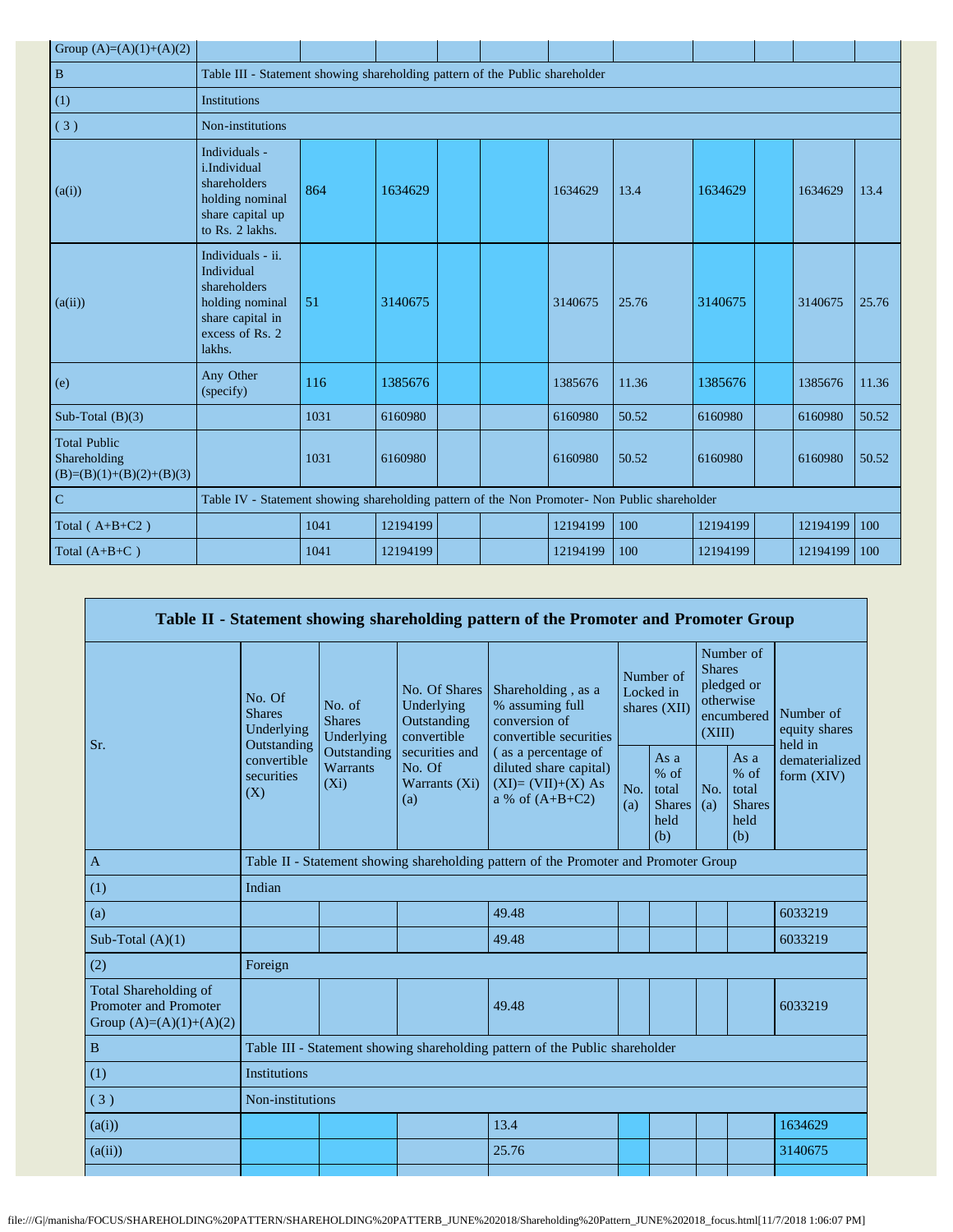| (e)                                                               |  | 11.36                                                                                         |  |  | 1385676  |
|-------------------------------------------------------------------|--|-----------------------------------------------------------------------------------------------|--|--|----------|
| Sub-Total $(B)(3)$                                                |  | 50.52                                                                                         |  |  | 6160980  |
| <b>Total Public</b><br>Shareholding<br>$(B)=(B)(1)+(B)(2)+(B)(3)$ |  | 50.52                                                                                         |  |  | 6160980  |
|                                                                   |  | Table IV - Statement showing shareholding pattern of the Non Promoter- Non Public shareholder |  |  |          |
| Total $(A+B+C2)$                                                  |  | 100                                                                                           |  |  | 12194199 |
| Total $(A+B+C)$                                                   |  | 100                                                                                           |  |  | 12194199 |

| <b>Individuals/Hindu undivided Family</b>                                                                            |                   |                      |              |                                 |              |              |                         |  |  |
|----------------------------------------------------------------------------------------------------------------------|-------------------|----------------------|--------------|---------------------------------|--------------|--------------|-------------------------|--|--|
| Searial No.                                                                                                          | 1                 | $\overline{2}$       | $\mathbf{3}$ | $\overline{4}$                  | 5            | 6            | $\overline{7}$          |  |  |
| Name of the<br>Shareholders (I)                                                                                      | Aanchal<br>Jindal | <b>Archit Jindal</b> | Kanika       | <b>Laxman Singh</b><br>Satyapal | Mamta Jindal | Meera Mishra | Pradeep Kumar<br>Jindal |  |  |
| PAN (II)                                                                                                             | <b>AIHPJ4158R</b> | AGNPJ5775G           | CPGPK3235J   | <b>AIDPS0821N</b>               | AEEPJ6955K   | AJBPM5839R   | AAIPJ8526A              |  |  |
| No. of fully paid<br>up equity shares<br>held (IV)                                                                   | 100000            | 1210000              | 8129         | 602014                          | 1095584      | 500000       | 3000                    |  |  |
| No. Of Partly<br>paid-up equity<br>shares held (V)                                                                   |                   |                      |              |                                 |              |              |                         |  |  |
| No. Of shares<br>underlying<br>Depository<br>Receipts (VI)                                                           |                   |                      |              |                                 |              |              |                         |  |  |
| Total nos. shares<br>held $(VII) =$<br>$(IV)+(V)+(VI)$                                                               | 100000            | 1210000              | 8129         | 602014                          | 1095584      | 500000       | 3000                    |  |  |
| Shareholding as a<br>% of total no. of<br>shares (calculated<br>as per SCRR,<br>1957) (VIII) As a<br>% of $(A+B+C2)$ | 0.82              | 9.92                 | 0.07         | 4.94                            | 8.98         | 4.1          | 0.02                    |  |  |
| Number of Voting Rights held in each class of securities (IX)                                                        |                   |                      |              |                                 |              |              |                         |  |  |
| Class eg:X                                                                                                           | 100000            | 1210000              | 8129         | 602014                          | 1095584      | 500000       | 3000                    |  |  |
| Class eg:y                                                                                                           |                   |                      |              |                                 |              |              |                         |  |  |
| Total                                                                                                                | 100000            | 1210000              | 8129         | 602014                          | 1095584      | 500000       | 3000                    |  |  |
| Total as a % of<br><b>Total Voting rights</b>                                                                        | 0.82              | 9.92                 | 0.07         | 4.94                            | 8.98         | 4.1          | 0.02                    |  |  |
| No. Of Shares<br>Underlying<br>Outstanding<br>convertible<br>securities (X)                                          |                   |                      |              |                                 |              |              |                         |  |  |
| No. of Shares<br>Underlying<br>Outstanding<br>Warrants (Xi)                                                          |                   |                      |              |                                 |              |              |                         |  |  |
| No. Of Shares<br>Underlying<br>Outstanding<br>convertible<br>securities and No.<br>Of Warrants (Xi)<br>(a)           |                   |                      |              |                                 |              |              |                         |  |  |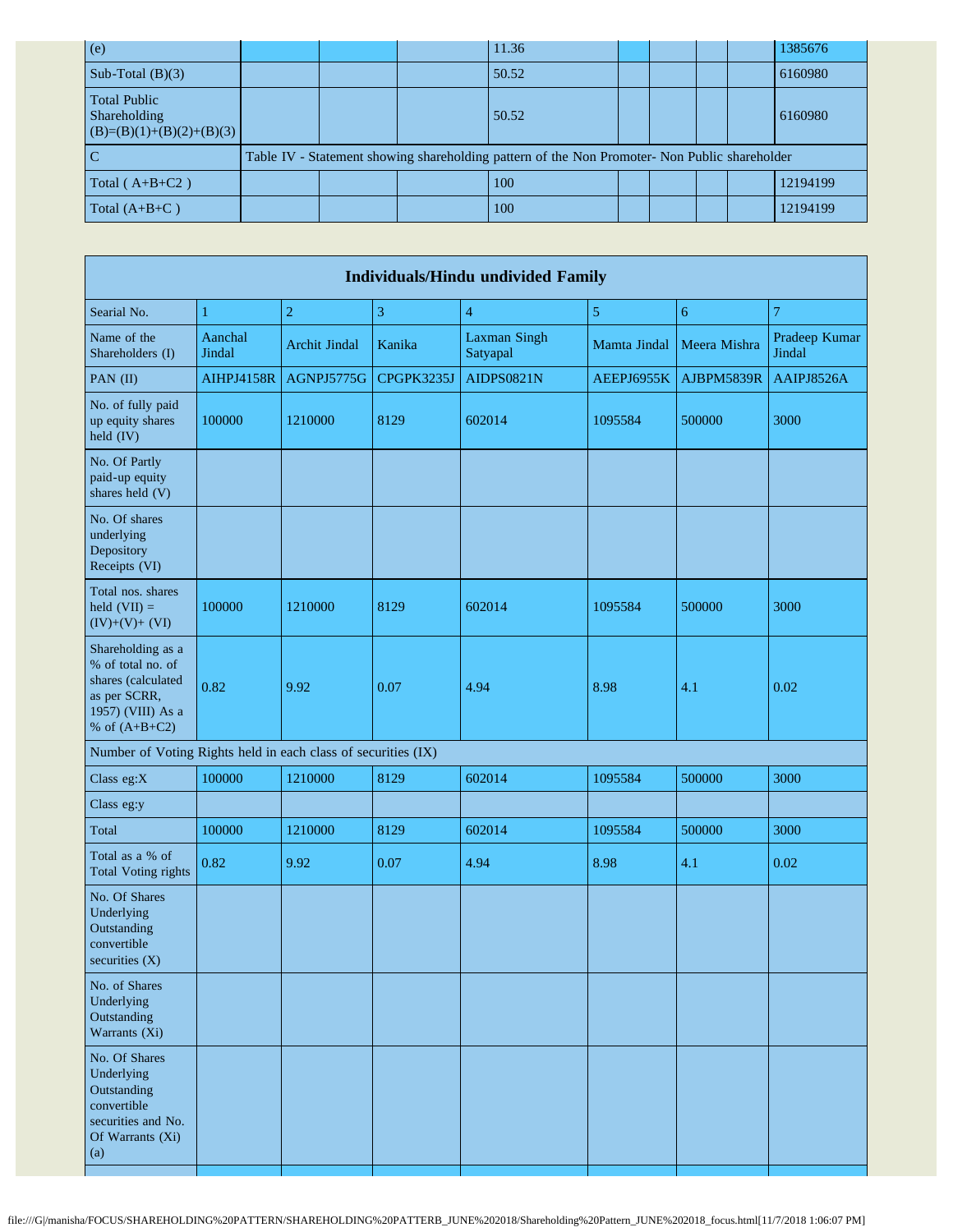| Shareholding, as a<br>% assuming full<br>conversion of<br>convertible<br>securities (as a<br>percentage of<br>diluted share<br>capital) $(XI)=$<br>$(VII)+(Xi)(a)$ As a<br>% of $(A+B+C2)$ | 0.82     | 9.92     | 0.07     | 4.94     | 8.98     | 4.1      | 0.02     |
|--------------------------------------------------------------------------------------------------------------------------------------------------------------------------------------------|----------|----------|----------|----------|----------|----------|----------|
| Number of Locked in shares (XII)                                                                                                                                                           |          |          |          |          |          |          |          |
| No. $(a)$                                                                                                                                                                                  |          |          |          |          |          |          |          |
| As a % of total<br>Shares held (b)                                                                                                                                                         |          |          |          |          |          |          |          |
| Number of Shares pledged or otherwise encumbered (XIII)                                                                                                                                    |          |          |          |          |          |          |          |
| No. $(a)$                                                                                                                                                                                  |          |          |          |          |          |          |          |
| As a % of total<br>Shares held (b)                                                                                                                                                         |          |          |          |          |          |          |          |
| Number of equity<br>shares held in<br>dematerialized<br>form (XIV)                                                                                                                         | 100000   | 1210000  | 8129     | 602014   | 1095584  | 500000   | 3000     |
| Reason for not providing PAN                                                                                                                                                               |          |          |          |          |          |          |          |
| Reason for not<br>providing PAN                                                                                                                                                            |          |          |          |          |          |          |          |
| Shareholder type                                                                                                                                                                           | Promoter | Promoter | Promoter | Promoter | Promoter | Promoter | Promoter |

| <b>Individuals/Hindu undivided Family</b>                                                                            |                   |            |                                 |                       |  |  |  |  |  |
|----------------------------------------------------------------------------------------------------------------------|-------------------|------------|---------------------------------|-----------------------|--|--|--|--|--|
| Searial No.                                                                                                          | 8                 | 9          | 10                              |                       |  |  |  |  |  |
| Name of the<br>Shareholders (I)                                                                                      | Renu Jain         | S.k. Jain  | Pradeep Kumar Jindal & Sons HUF | Click here to go back |  |  |  |  |  |
| PAN (II)                                                                                                             | <b>AFNPJ7112E</b> | ACSPJ6904A | AAEHP9499Q                      | Total                 |  |  |  |  |  |
| No. of fully paid<br>up equity shares<br>held (IV)                                                                   | 744364            | 802204     | 967924                          | 6033219               |  |  |  |  |  |
| No. Of Partly<br>paid-up equity<br>shares held (V)                                                                   |                   |            |                                 |                       |  |  |  |  |  |
| No. Of shares<br>underlying<br>Depository<br>Receipts (VI)                                                           |                   |            |                                 |                       |  |  |  |  |  |
| Total nos. shares<br>held $(VII) =$<br>$(IV)+(V)+(VI)$                                                               | 744364            | 802204     | 967924                          | 6033219               |  |  |  |  |  |
| Shareholding as a<br>% of total no. of<br>shares (calculated<br>as per SCRR,<br>1957) (VIII) As a<br>% of $(A+B+C2)$ | 6.1               | 6.58       | 7.94                            | 49.48                 |  |  |  |  |  |
| Number of Voting Rights held in each class of securities (IX)                                                        |                   |            |                                 |                       |  |  |  |  |  |
| Class $eg:X$                                                                                                         | 744364            | 802204     | 967924                          | 6033219               |  |  |  |  |  |
| Class eg:y                                                                                                           |                   |            |                                 |                       |  |  |  |  |  |
| Total                                                                                                                | 744364            | 802204     | 967924                          | 6033219               |  |  |  |  |  |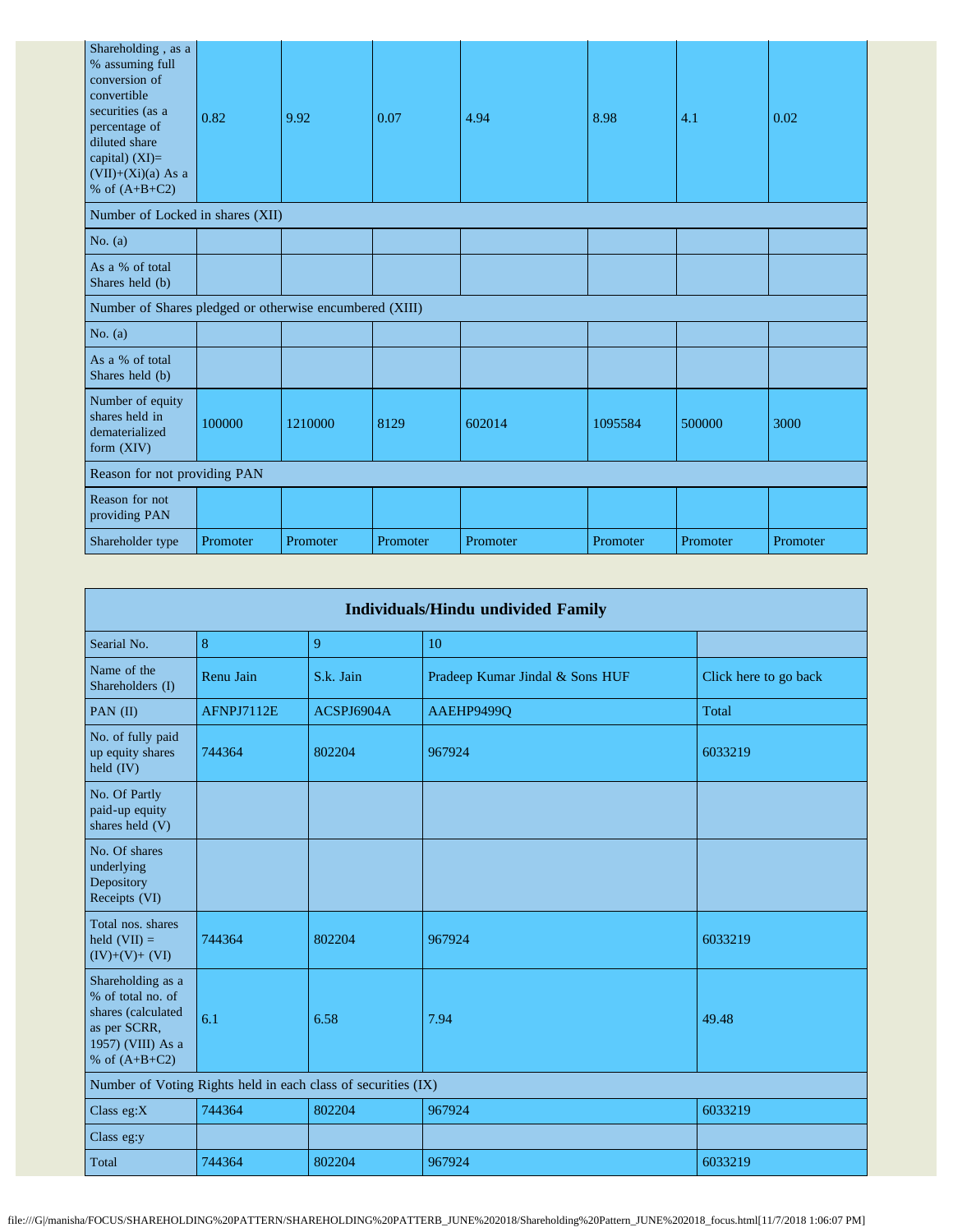| Total as a % of<br><b>Total Voting rights</b>                                                                                                                                            | 6.1      | 6.58     | 7.94     | 49.48   |  |  |
|------------------------------------------------------------------------------------------------------------------------------------------------------------------------------------------|----------|----------|----------|---------|--|--|
| No. Of Shares<br>Underlying<br>Outstanding<br>convertible<br>securities $(X)$                                                                                                            |          |          |          |         |  |  |
| No. of Shares<br>Underlying<br>Outstanding<br>Warrants (Xi)                                                                                                                              |          |          |          |         |  |  |
| No. Of Shares<br>Underlying<br>Outstanding<br>convertible<br>securities and No.<br>Of Warrants (Xi)<br>(a)                                                                               |          |          |          |         |  |  |
| Shareholding, as a<br>% assuming full<br>conversion of<br>convertible<br>securities (as a<br>percentage of<br>diluted share<br>capital) (XI)=<br>$(VII)+(Xi)(a)$ As a<br>% of $(A+B+C2)$ | 6.1      | 6.58     | 7.94     | 49.48   |  |  |
| Number of Locked in shares (XII)                                                                                                                                                         |          |          |          |         |  |  |
| No. $(a)$                                                                                                                                                                                |          |          |          |         |  |  |
| As a % of total<br>Shares held (b)                                                                                                                                                       |          |          |          |         |  |  |
| Number of Shares pledged or otherwise encumbered (XIII)                                                                                                                                  |          |          |          |         |  |  |
| No. $(a)$                                                                                                                                                                                |          |          |          |         |  |  |
| As a % of total<br>Shares held (b)                                                                                                                                                       |          |          |          |         |  |  |
| Number of equity<br>shares held in<br>dematerialized<br>form (XIV)                                                                                                                       | 744364   | 802204   | 967924   | 6033219 |  |  |
| Reason for not providing PAN                                                                                                                                                             |          |          |          |         |  |  |
| Reason for not<br>providing PAN                                                                                                                                                          |          |          |          |         |  |  |
| Shareholder type                                                                                                                                                                         | Promoter | Promoter | Promoter |         |  |  |

| Individuals - ii. Individual shareholders holding nominal share capital in excess of Rs. 2 lakhs. |                    |              |             |              |                       |  |  |
|---------------------------------------------------------------------------------------------------|--------------------|--------------|-------------|--------------|-----------------------|--|--|
| Searial No.                                                                                       |                    |              |             |              |                       |  |  |
| Name of the<br>Shareholders (I)                                                                   | <b>Alok Bansal</b> | Mukesh Gupta | Nakul Bajaj | Trishla Jain | Click here to go back |  |  |
| PAN $(II)$                                                                                        | AIAPB2430R         | AAIPG2555L   | ANTPB8813A  | AAMPJ2164N   | Total                 |  |  |
| No. of fully paid<br>up equity shares<br>held $(IV)$                                              | 173000             | 157500       | 141120      | 445000       | 916620                |  |  |
| No. Of Partly<br>paid-up equity<br>shares held $(V)$                                              |                    |              |             |              |                       |  |  |
|                                                                                                   |                    |              |             |              |                       |  |  |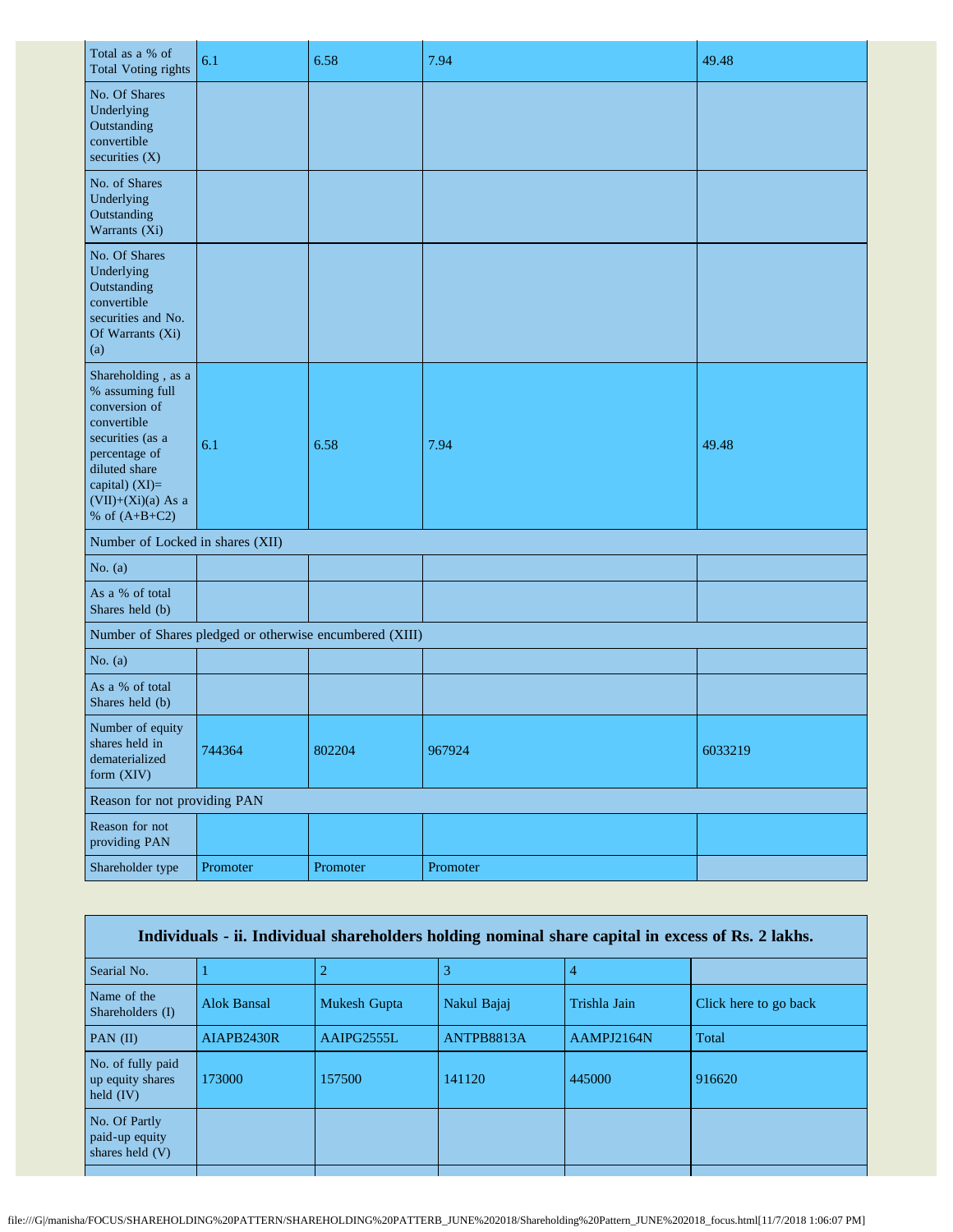| No. Of shares<br>underlying<br>Depository<br>Receipts (VI)                                                                                                                         |        |                                                               |        |        |        |  |  |
|------------------------------------------------------------------------------------------------------------------------------------------------------------------------------------|--------|---------------------------------------------------------------|--------|--------|--------|--|--|
| Total nos. shares<br>held $(VII) =$<br>$(IV)+(V)+(VI)$                                                                                                                             | 173000 | 157500                                                        | 141120 | 445000 | 916620 |  |  |
| Shareholding as a<br>% of total no. of<br>shares (calculated<br>as per SCRR,<br>1957) (VIII) As a<br>% of $(A+B+C2)$                                                               | 1.42   | 1.29                                                          | 1.16   | 3.65   | 7.52   |  |  |
|                                                                                                                                                                                    |        | Number of Voting Rights held in each class of securities (IX) |        |        |        |  |  |
| Class eg: X                                                                                                                                                                        | 173000 | 157500                                                        | 141120 | 445000 | 916620 |  |  |
| Class eg:y                                                                                                                                                                         |        |                                                               |        |        |        |  |  |
| Total                                                                                                                                                                              | 173000 | 157500                                                        | 141120 | 445000 | 916620 |  |  |
| Total as a % of<br><b>Total Voting rights</b>                                                                                                                                      | 1.42   | 1.29                                                          | 1.16   | 3.65   | 7.52   |  |  |
| No. Of Shares<br>Underlying<br>Outstanding<br>convertible<br>securities (X)                                                                                                        |        |                                                               |        |        |        |  |  |
| No. of Shares<br>Underlying<br>Outstanding<br>Warrants (Xi)                                                                                                                        |        |                                                               |        |        |        |  |  |
| No. Of Shares<br>Underlying<br>Outstanding<br>convertible<br>securities and No.<br>Of Warrants (Xi)<br>(a)                                                                         |        |                                                               |        |        |        |  |  |
| Shareholding, as a<br>% assuming full<br>conversion of<br>convertible<br>securities (as a<br>percentage of<br>diluted share<br>capital) (XI)=<br>(VII)+(X) As a %<br>of $(A+B+C2)$ | 1.42   | 1.29                                                          | 1.16   | 3.65   | 7.52   |  |  |
| Number of Locked in shares (XII)                                                                                                                                                   |        |                                                               |        |        |        |  |  |
| No. $(a)$                                                                                                                                                                          |        |                                                               |        |        |        |  |  |
| As a % of total<br>Shares held (b)                                                                                                                                                 |        |                                                               |        |        |        |  |  |
| Number of equity<br>shares held in<br>dematerialized<br>form (XIV)                                                                                                                 | 173000 | 157500                                                        | 141120 | 445000 | 916620 |  |  |
| Reason for not providing PAN                                                                                                                                                       |        |                                                               |        |        |        |  |  |
| Reason for not<br>providing PAN                                                                                                                                                    |        |                                                               |        |        |        |  |  |

**Any Other (specify)**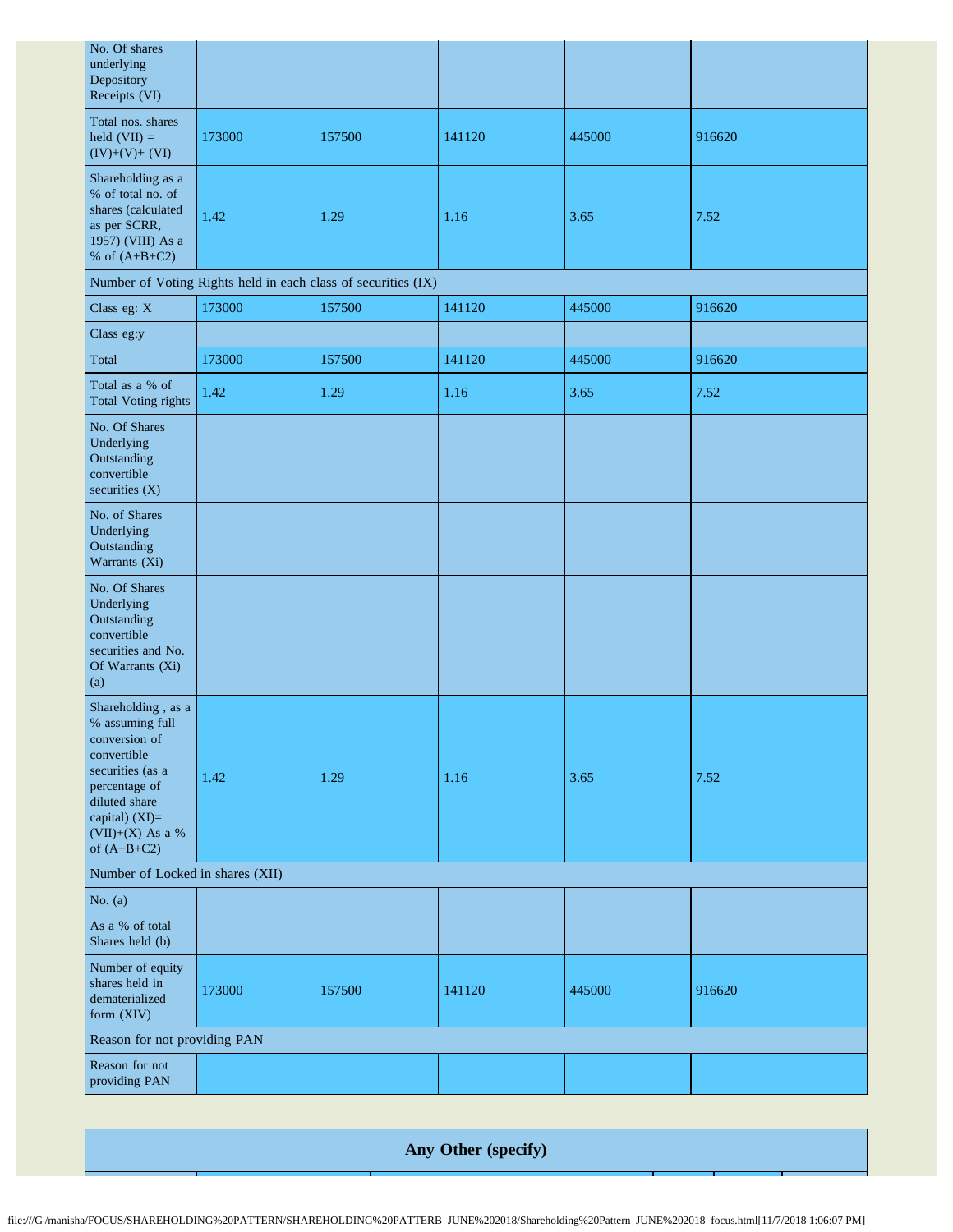| Searial No.                                                                                                                                                         | $\overline{c}$<br>$\mathbf{1}$                                |                                           | 3                            | $\overline{\mathbf{4}}$ | $\sqrt{5}$                 |                          |
|---------------------------------------------------------------------------------------------------------------------------------------------------------------------|---------------------------------------------------------------|-------------------------------------------|------------------------------|-------------------------|----------------------------|--------------------------|
| Category                                                                                                                                                            | <b>Bodies Corporate</b>                                       | <b>Bodies Corporate</b>                   | Non-Resident<br>Indian (NRI) | <b>HUF</b>              | <b>Bodies</b><br>Corporate |                          |
| Category / More<br>than 1 percentage                                                                                                                                | More than 1 percentage of<br>shareholding                     | More than 1 percentage of<br>shareholding | Category                     | Category                | Category                   |                          |
| Name of the<br>Shareholders (I)                                                                                                                                     | <b>Decent Portfolio Services</b><br>Private Limited           | Globe Capital Market Ltd                  |                              |                         |                            | Click here to<br>go back |
| PAN (II)                                                                                                                                                            | AAECD6843R                                                    | AAACG4267G                                |                              |                         |                            | Total                    |
| No. of the<br>Shareholders (I)                                                                                                                                      | 1                                                             | $\mathbf{1}$                              | 3                            | 72                      | 39                         | 114                      |
| No. of fully paid<br>up equity shares<br>held (IV)                                                                                                                  | 124748                                                        | 170000                                    | 6015                         | 400685                  | 684228                     | 1090928                  |
| No. Of Partly<br>paid-up equity<br>shares held (V)                                                                                                                  |                                                               |                                           |                              |                         |                            |                          |
| No. Of shares<br>underlying<br>Depository<br>Receipts (VI)                                                                                                          |                                                               |                                           |                              |                         |                            |                          |
| Total nos. shares<br>held $(VII) =$<br>$(IV)+(V)+(VI)$                                                                                                              | 124748                                                        | 170000                                    | 6015                         | 400685                  | 684228                     | 1090928                  |
| Shareholding as a<br>% of total no. of<br>shares (calculated<br>as per SCRR,<br>1957) (VIII) As a<br>% of $(A+B+C2)$                                                | 1.02                                                          | 1.39                                      | 0.05                         | 3.29                    | 5.61                       | 8.95                     |
|                                                                                                                                                                     | Number of Voting Rights held in each class of securities (IX) |                                           |                              |                         |                            |                          |
| Class eg: X                                                                                                                                                         | 124748                                                        | 170000                                    | 6015                         | 400685                  | 684228                     | 1090928                  |
| Class eg:y                                                                                                                                                          |                                                               |                                           |                              |                         |                            |                          |
| Total                                                                                                                                                               | 124748                                                        | 170000                                    | 6015                         | 400685                  | 684228                     | 1090928                  |
| Total as a % of<br><b>Total Voting rights</b>                                                                                                                       | 1.02                                                          | 1.39                                      | 0.05                         | 3.29                    | 5.61                       | 8.95                     |
| No. Of Shares<br>Underlying<br>Outstanding<br>convertible<br>securities $(X)$                                                                                       |                                                               |                                           |                              |                         |                            |                          |
| No. of Shares<br>Underlying<br>Outstanding<br>Warrants (Xi)                                                                                                         |                                                               |                                           |                              |                         |                            |                          |
| No. Of Shares<br>Underlying<br>Outstanding<br>convertible<br>securities and No.<br>Of Warrants (Xi)<br>(a)                                                          |                                                               |                                           |                              |                         |                            |                          |
| Shareholding, as a<br>% assuming full<br>conversion of<br>convertible<br>securities (as a<br>percentage of<br>diluted share<br>capital) (XI)=<br>$(VII)+(X)$ As a % | 1.02                                                          | 1.39                                      | 0.05                         | 3.29                    | 5.61                       | 8.95                     |